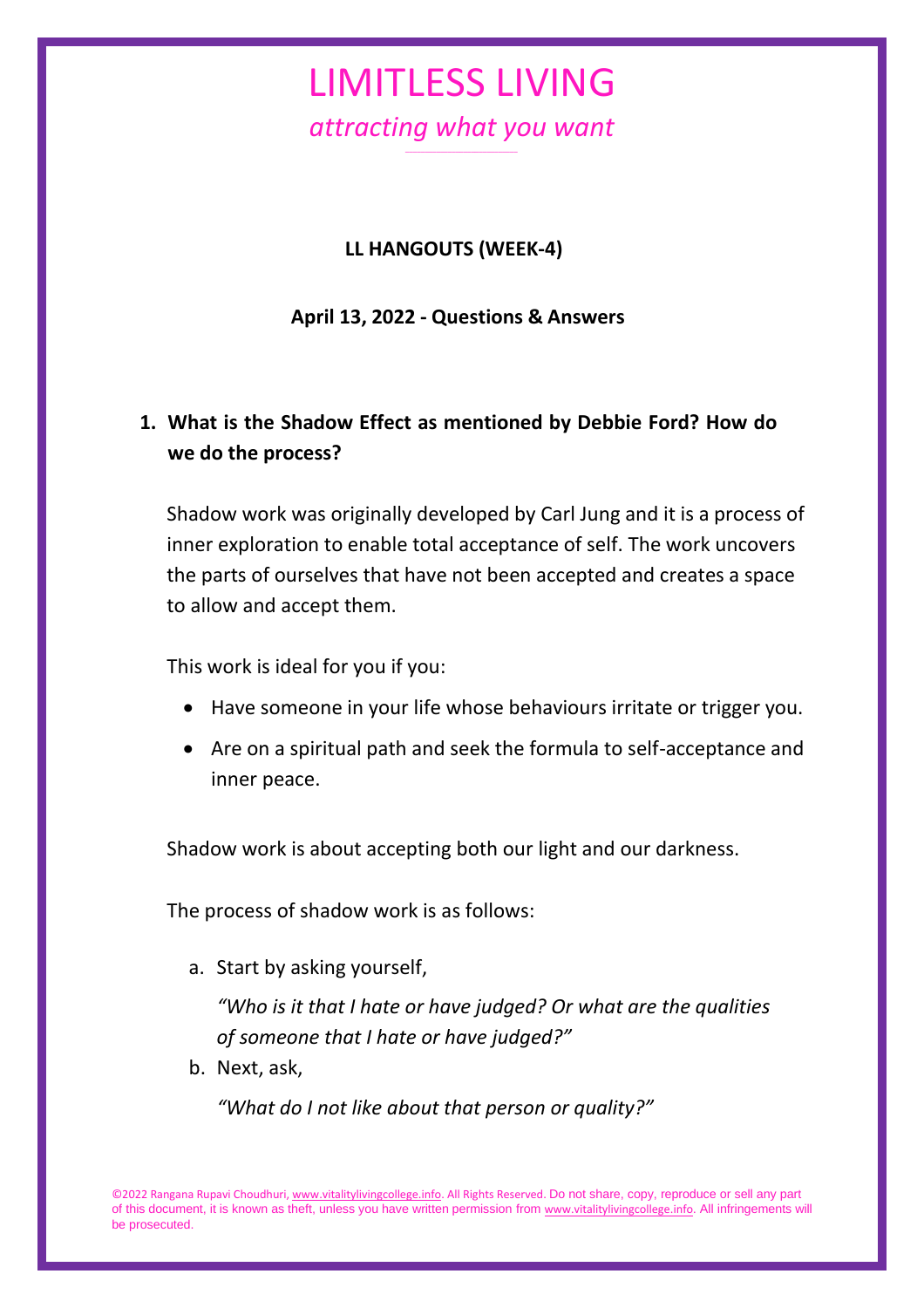## LIMITLESS LIVING *attracting what you want*

*\_\_\_\_\_\_\_\_\_\_\_\_\_\_\_\_\_\_\_\_\_\_\_\_\_\_\_\_\_*

Continue exploring within yourself:

- c. *"What kind of a person behaves in such a way?"*
- d. *"What is really going on for them?"*
- e. *"What do I feel causes them to behave in such a way?"*
- f. *"How do they really feel on the inside when they behave in such a way?"*
- g. *"What are they feeling inside?"*
- h. *"How is it related to my life?"*
- i. *"What is the benefit of the shadow?"*
- j. *"What is the benefit of the shadow to me?"*
- k. *"What is the opposite of it?"*
- l. Test, by being able to claim 'The Shadow Side'.
- m. Accept the shadow part and its opposite.
- n. Do the integration and wholeness.

#### **2. What are the 6 human needs as mentioned by Tony Robbins?**

The 6 human needs are:

- a. Certainty: Assurance you can avoid pain and gain pleasure.
	- How to tell if certainty is one of your core needs: you're trustworthy and reliable, you thrive on a schedule, and are very organized. You're hesitant to take risks or try new things.

©2022 Rangana Rupavi Choudhuri[, www.vitalitylivingcollege.info.](http://www.vitalitylivingcollege.info/) All Rights Reserved. Do not share, copy, reproduce or sell any part of this document, it is known as theft, unless you have written permission from [www.vitalitylivingcollege.info.](http://www.vitalitylivingcollege.info/) All infringements will be prosecuted.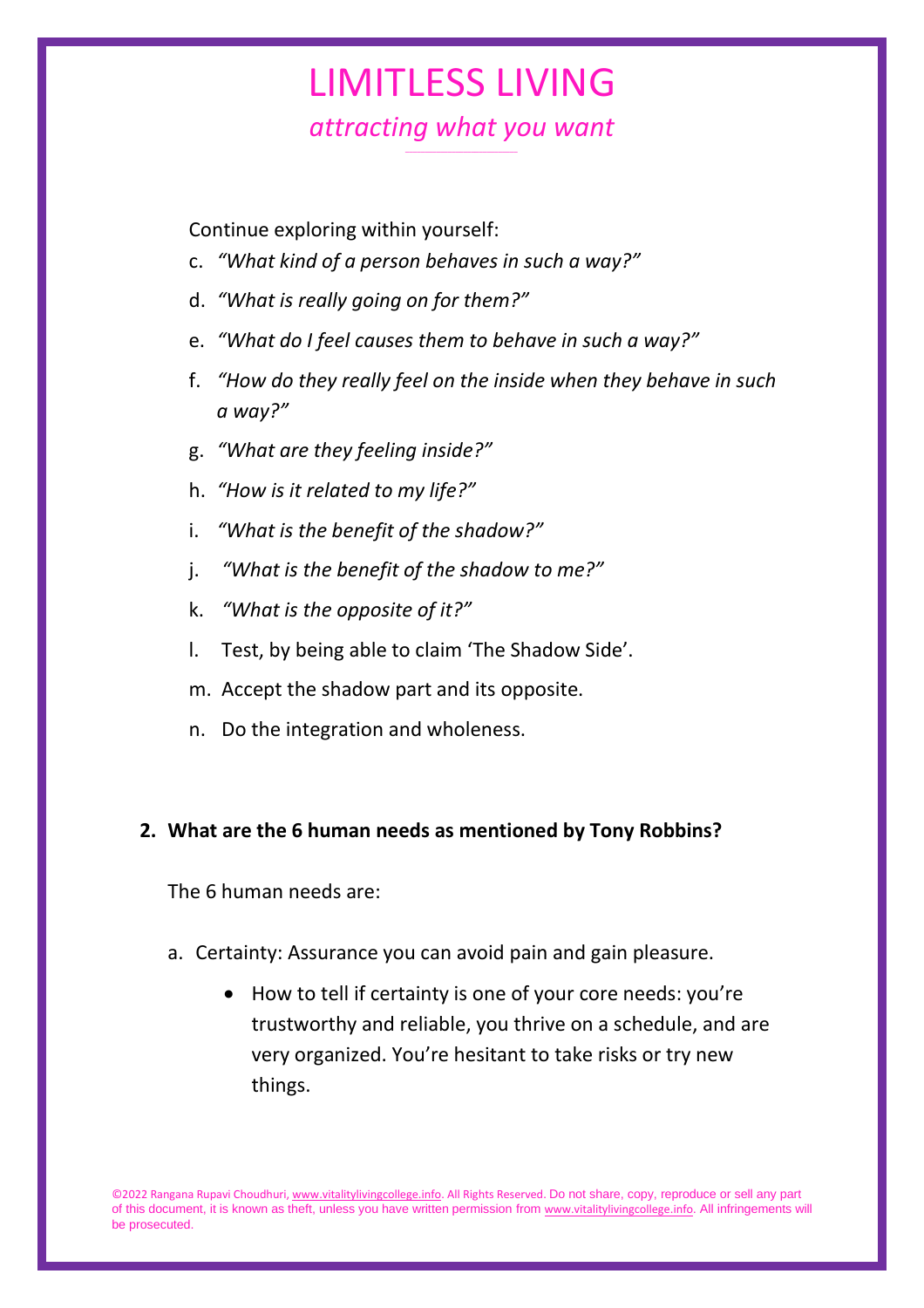- b. Uncertainty/Variety: the need for the unknown, change, new stimuli.
	- How to tell if variety is one of your core needs: you're outgoing and like meeting new people. You have many interests and are always looking for something new to do.
- c. Significance: feeling unique, important, special, or needed.
	- How to tell if significance is one of your core needs: you love achieving goals. You're committed to a cause – or several causes. You're often described as very competitive or a perfectionist.
- d. Connection/Love: a strong feeling of closeness or union with someone or something.
	- How to tell if connection is one of your core needs: the values you hold dearest are loyalty and generosity to those you love. You give freely and have strong social ties but sometimes find it hard to say no.
- e. Growth: an expansion of capacity, capability, or understanding
	- How to tell if growth is one of your core needs: you're always pushing the boundaries set by others and by society. You are independent and lack attachment to materialistic things.
- f. Contribution: a sense of service and focus on helping, giving to, and supporting others

<sup>©2022</sup> Rangana Rupavi Choudhuri[, www.vitalitylivingcollege.info.](http://www.vitalitylivingcollege.info/) All Rights Reserved. Do not share, copy, reproduce or sell any part of this document, it is known as theft, unless you have written permission from [www.vitalitylivingcollege.info.](http://www.vitalitylivingcollege.info/) All infringements will be prosecuted.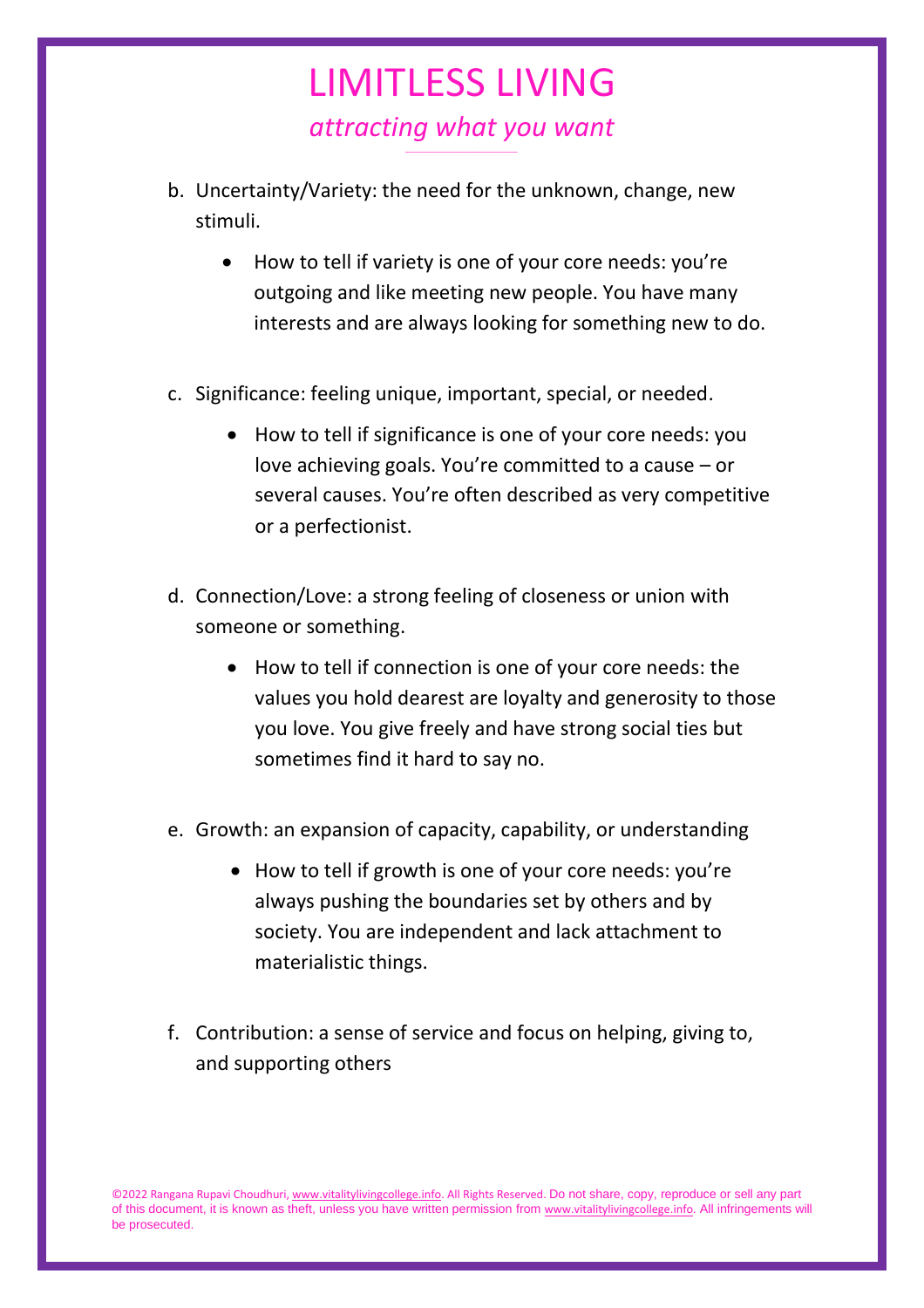• How to tell if contribution is one of your core needs: you enjoy giving back and helping others. You're empathetic and compassionate.

#### **3. What is the other way of getting to the shadow?**

The first way of getting to the shadow is through the judgments you make about other people. The second is when someone accuses you of something and you feel the need to defend yourself.

The second way involves the following steps:

a. Step 1: Ask yourself,

"*What has someone ever said to me that felt like an accusation?"*

b. Step 2: Next, ask,

*"How did it make me feel when they made the accusation?"*

- c. Step 3: Welcome that feeling.
- d. Step 4: Imagine someone who has the behaviour or quality you were accused of. Ask yourself,

*"How do they really feel about themselves on the inside?"*

e. Step 5: Then ask,

*"Have I ever had any of these feelings/behaviours myself?"*

f. Step 6: Then, ask,

*"What is the benefit of the surface accusation?"*

g. Step 7: Ask,

*"What is the opposite of the behaviour?"*

h. Step 8: Ask yourself,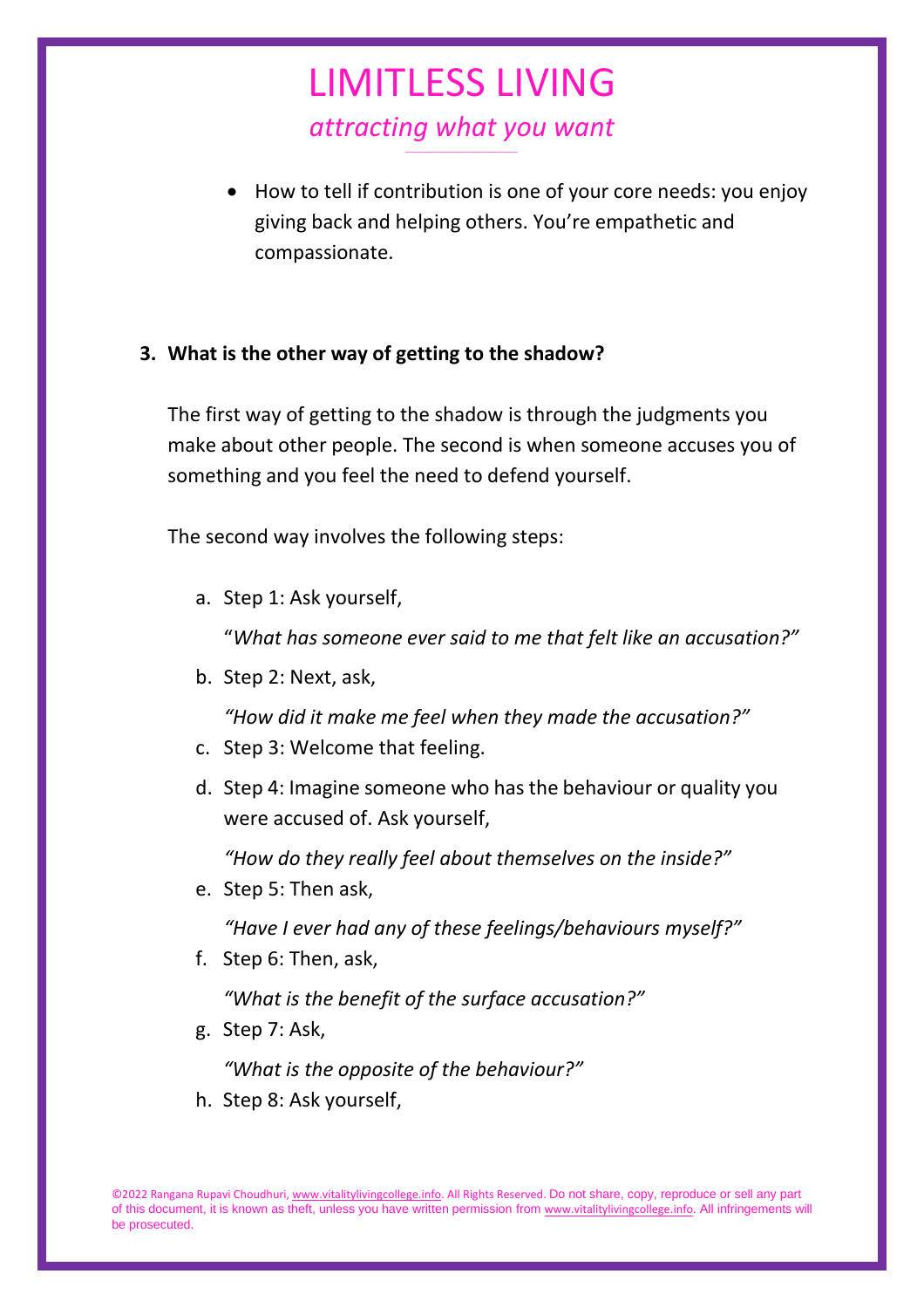# LIMITLESS LIVING *attracting what you want*

*\_\_\_\_\_\_\_\_\_\_\_\_\_\_\_\_\_\_\_\_\_\_\_\_\_\_\_\_\_*

*"When I do the opposite behaviour, can I ever feel accused?"*

i. Step 9: Ask,

*"What is the benefit of the opposite of the behaviour, for example, secure, honest, etc.?"*

j. Step 10: Ask yourself,

*"Bringing together the benefits of both the surface accusation and the opposite, what is here now?"*

### **4. When someone accuses you of something, how does that show up?**

They may call you selfish, a liar, inattentive, indecisive, a bulldozer, and so on. Someone who makes this accusation at you may feel insecure and disrespected on the inside. Ask yourself whether you have felt any of these emotions. Understand the opposite of these emotions. Understand the benefit of being valued, selfish, and stable. You could be more self-confident. You may be successful and have nobody manipulate you. There could be more acceptance.

#### **5. How can we tell that the integration is complete?**

There are four ways through which we can tell that the integration is complete:

a. Can I say it out loud? In claiming the behaviour, I no longer need to judge. According to psychologist Gabo Mate, "Anything I'm judging on the outside of myself is an unaccepted part of myself." If I'm judging laziness in somebody else, I'm sitting in judgment.

©2022 Rangana Rupavi Choudhuri[, www.vitalitylivingcollege.info.](http://www.vitalitylivingcollege.info/) All Rights Reserved. Do not share, copy, reproduce or sell any part of this document, it is known as theft, unless you have written permission from [www.vitalitylivingcollege.info.](http://www.vitalitylivingcollege.info/) All infringements will be prosecuted.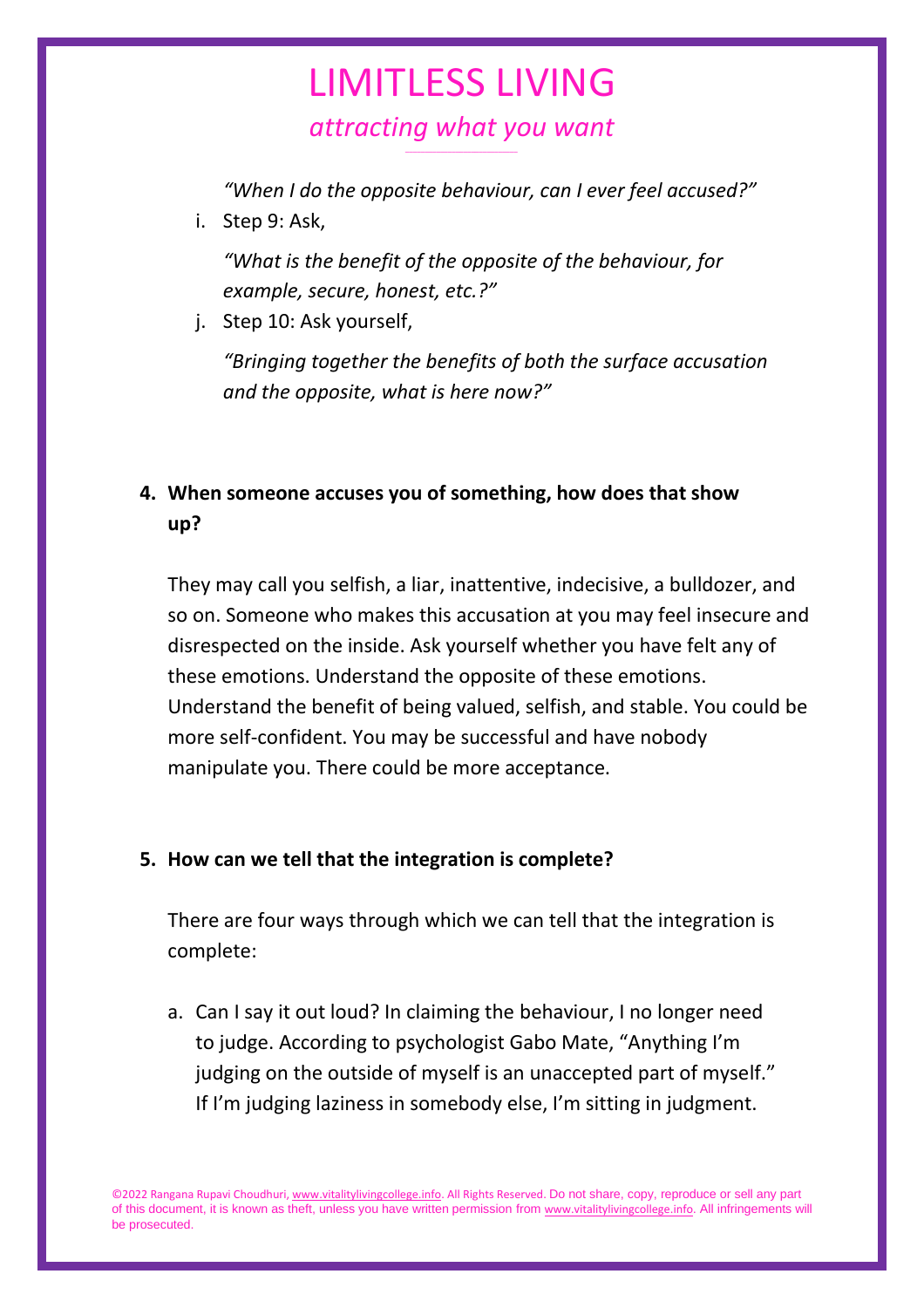- b. How do I feel about that person and their behaviour? Do I feel compassion and understanding for them? Can I accept them? For example, a client was judging someone for doing the same thing he had in the past. He couldn't accept that person, they made him angry. He wanted them to behave a certain way. If a 'should' comes up, a shadow exists.
- c. Can I accept the opposite of the shadow? If the deeper level is unworthy, and the opposite is I'm worthy. Can I accept that I'm worthy too?
- d. It is the combination of the benefits of both behaviours, a combination of surface shadows. For example, the benefits of laziness are no work, rest, and less responsibility. The opposite of laziness is activity and action. The benefit of action is getting things done. But this way, I can go into burnout and over-action. What we want to know is how we can get the benefits of laziness while feeling good and getting work done.
- **6. The accusation was that I do too many things and courses and it's starting to bother the people around me, including my daughters, who want more time with me. Courses make me feel fulfilled. They want me to available at the push of a button. I don't feel good about it. How do I deal with it?**

I understand that your daughters need more time from your side and you feel fulfilled when you do these courses. As for others demanding your time, ask yourself,

*"Who are they not to have you in fulfilment?"*